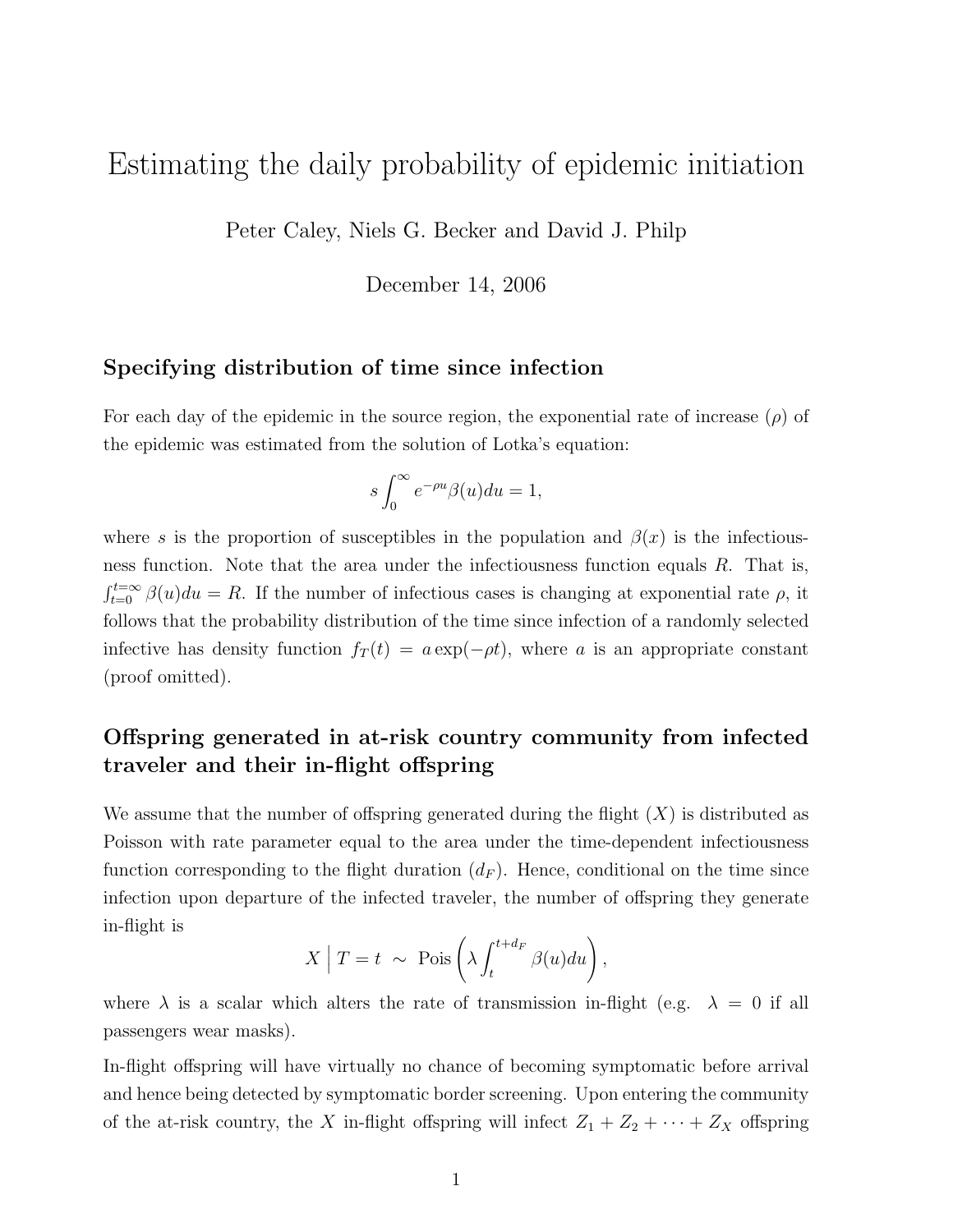in the wider community. The  $Z_i$  are independent and identically distributed as Poisson with mean  $R$  (the effective reproduction number within the wider community). For the index infected traveler whose infection originated in the source country and who enters the community, the number of offspring they generate  $(Y)$  is distributed as Poisson with its mean determined by the infectious contacts made from the time of disembarking until presentation to medical authorities after some delay  $(\delta)$  following the onset of symptoms, conditional on the time since infection upon departure. That is,

$$
Y|T = t \sim \text{Pois}\left(\int_{t+d_F}^{t+d_F+\delta} \beta(u) du\right).
$$

In total, an infected traveler generates  $N_0$  chains of infection in the at-risk country, where

$$
N_0 \ = \ Y + \sum_{i=1}^X Z_i \, .
$$

## Calculating the daily probability of minor epidemic arising from an infected traveler and their in-flight offspring in presence of individual removal

Branching models enable calculation of the probability that a minor or major epidemic results from the event that an infected traveler and/or their inflight offspring enter the community. Let  $q$  be the probability that a newly infected individual introduced to a fully susceptible community fails to initiate a major epidemic. Assuming that the offspring distribution is distributed as Poisson with rate parameter  $R$ , this probability is specified by the smaller solution of the equation  $q = \exp(-R(1-q))$ . We want to estimate the overall probability  $q_0$  of a minor epidemic arising from all epidemic chains initiated by the infected traveler and their in-flight offspring, where the probability of any one initiated chain resulting in a minor epidemic equals  $q$ . For an infected traveler and all their in-flight offspring to fail to initiate an epidemic on arrival, all  $N_0$  chains must fail to become large epidemics. That is, the probability of a minor epidemic arising from chains initiated by the initial infected traveler and all their offspring must equate with the expected value that these  $N_0$  chains become extinct, so that

$$
q_0 = \mathbf{E}\left[q^{N_0}\right] = \mathbf{E}\left[q^{Y + \sum_{i=1}^X Z_i}\right].
$$

Consider a single, recently-infected traveler from the source region. Let

- $T =$  time since infection at scheduled departure;
- $A_D$  = event "traveler avoids detection when screened at departure (at time T)";
- $X =$  number of in-flight infections by this traveler;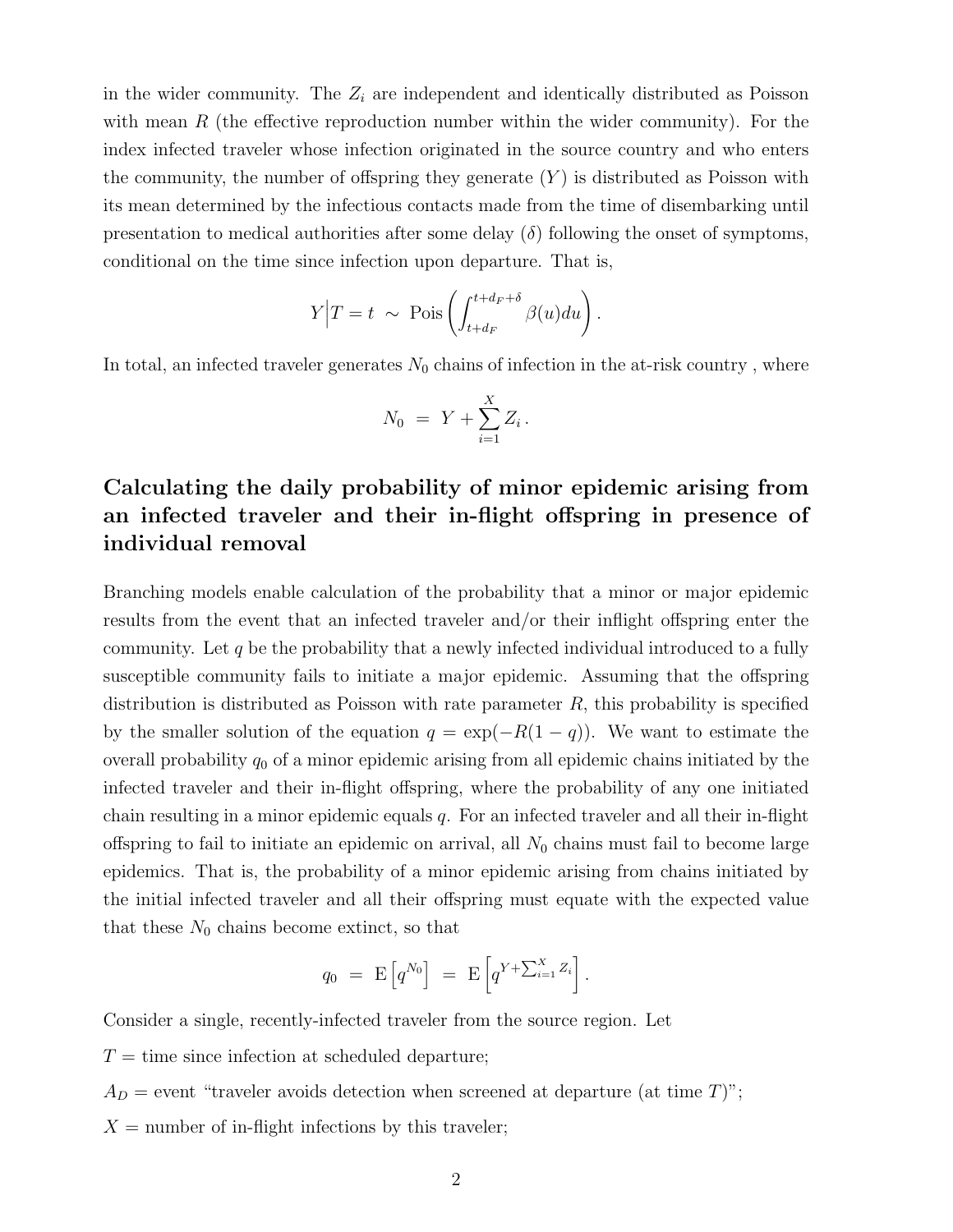$\sigma$  = sensitivity of symptomatic screening upon arrival;

 $A_A$  = event "traveler avoids detection when screened at arrival (at time  $T + d_F$ )";

 $Y =$  number of infections by this traveler after entering the community.

We want

$$
\mathbf{E}\left[q^{Y+\sum_{1}^{X}Z_i}\right].
$$

As  $A_D$ , X,  $A_A$  and Y are most easily determined when we know T, we begin by conditioning on  $T = t$ . Note that

$$
\mathbf{E}\left[q^{Y+\sum_1^X Z_i}\right] = \int_0^{10} \mathbf{E}\left[q^{Y+\sum_1^X Z_i} \mid T=t\right] f_T(t) dt.
$$

We then write

$$
E\left[q^{Y+\sum_{1}^{X}Z_{i}}|T=t\right]
$$
  
=  $E\left[q^{Y+\sum_{1}^{X}Z_{i}}|T=t,A_{D}\right]Pr(A_{D}|T=t) + E\left[q^{Y+\sum_{1}^{X}Z_{i}}|T=t,\overline{A}_{D}\right]Pr(\overline{A}_{D}|T=t)$   
=  $E\left[q^{Y+\sum_{1}^{X}Z_{i}}|T=t,A_{D}\right]Pr(A_{D}|T=t) + Pr(\overline{A}_{D}|T=t),$ 

where

$$
\Pr(\overline{A}_D | T = t) = 1 - \Pr(A_D | T = t) = \begin{cases} 0, & \text{if } 0 \le t \le 2, \\ \sigma, & \text{if } 2 < t \le 10. \end{cases}
$$

To get  $E\left[q^{Y+\sum_{1}^{X}Z_{i}}\mid T=t,A_{D}\right]$  we do some more conditioning. First  $\mathbb{E}\left[q^{Y+\sum_1^X Z_i}\mid T=t, A_D\right]=\sum_x$ x  $\mathop{\rm E}\left[q^{Y + \sum_{1}^{X}Z_{i}}\ \Big|\ T = t,A_{D},X=x\right]\Pr(X=x\mid T=t,A_{D})$ 

and then

$$
E\left[q^{Y+\sum_{1}^{X}Z_{i}}\middle| T=t,A_{D}, X=x\right]
$$
  
= 
$$
E\left[q^{Y+\sum_{1}^{X}Z_{i}}\middle| T=t,A_{D}, X=x,A_{A}\right]Pr(A_{A} | T=t,A_{D}, X=x)
$$
  
+ 
$$
E\left[q^{Y+\sum_{1}^{X}Z_{i}}\middle| T=t,A_{D}, X=x,\overline{A}_{A}\right]Pr(\overline{A}_{A} | T=t,A_{D}, X=x),
$$

where

$$
\Pr(\overline{A}_A | T = t, A_D, X = x) = 1 - \Pr(A_A | T = t, A_D, X = x) = \begin{cases} 0, & \text{if } 0 \le t + d_F \le 2, \\ \sigma, & \text{if } 2 < t + d_F \le 10, \end{cases}
$$

$$
\mathbf{E}\left[q^{Y+\sum_{1}^{X}Z_{i}}\mid T=t,A_{D},X=x,A_{A}\right]
$$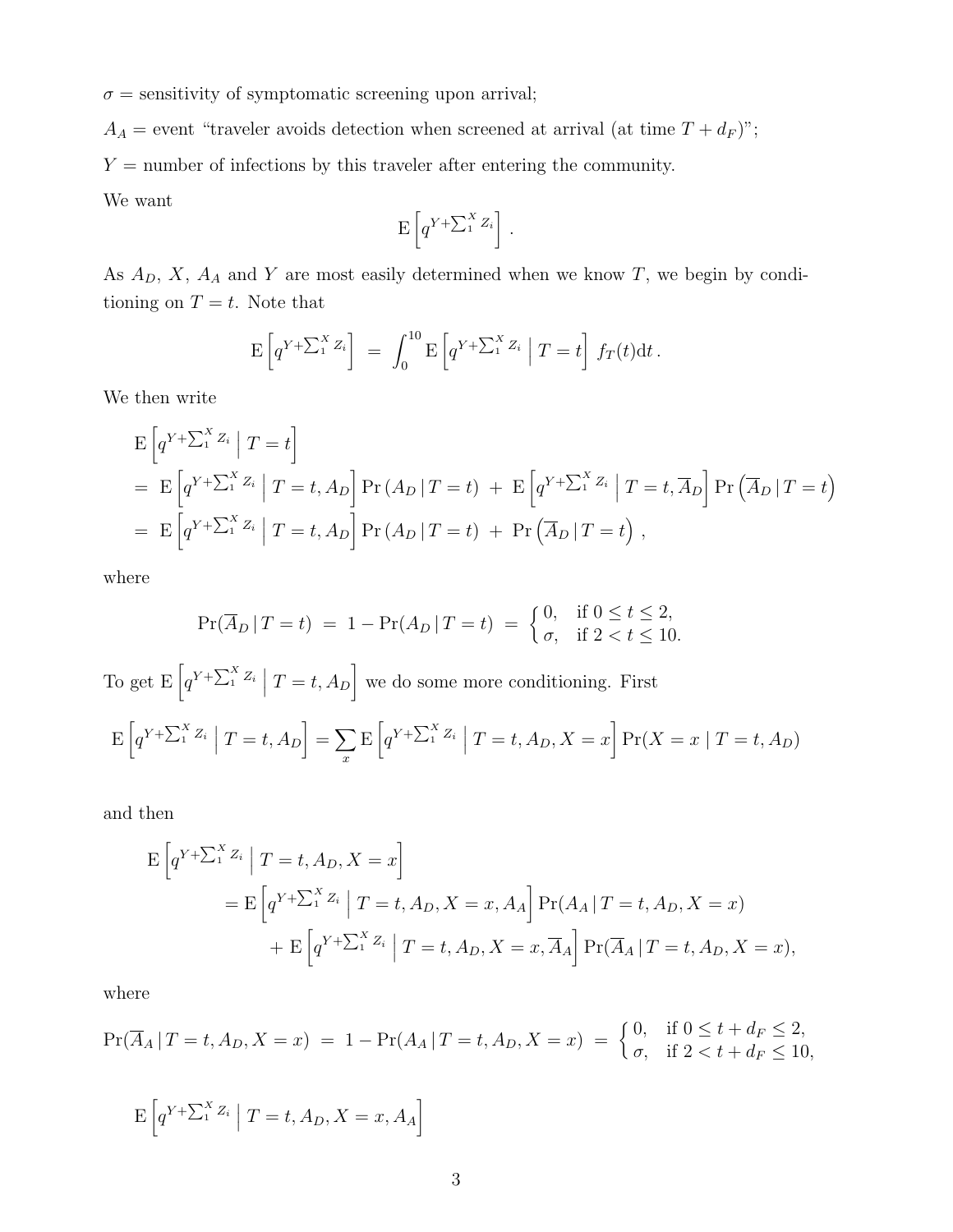$$
= \mathbb{E}\left[q^{Y} \mid T=t, A_{D}, X=x, A_{A}\right] \mathbb{E}\left[q^{\sum_{1}^{X}Z_{i}} \mid T=t, A_{D}, X=x, A_{A}\right]
$$

$$
= \mathbb{E}\left[q^{Y} \mid T=t, A_{D}, A_{A}\right] \mathbb{E}\left[q^{\sum_{1}^{X}Z_{i}} \mid X=x\right]
$$

$$
= \exp\left[\int_{t+d_{F}}^{t+d_{F}+\delta} \beta(u) du (q-1)\right] \exp[R(q-1)x]
$$

$$
= \exp\left[\int_{t+d_{F}}^{t+d_{F}+\delta} \beta(u) du (q-1)\right] q^{x}
$$

and

$$
\mathrm{E}\left[q^{Y+\sum_{1}^{X}Z_{i}}\big|T=t,A_{D},X=x,\overline{A}_{A}\right] = \mathrm{E}\left[q^{\sum_{1}^{X}Z_{i}}\big|X=x\right] = \exp[R(q-1)x] = q^{x}.
$$

Using the fact that  $Pr(A_A | T = t, A_D, X = x) = Pr(A_A | T = t, A_D)$ , i.e. event  $A_A$ does not depend on  $X$  for this control measure, we find

$$
\begin{aligned} \mathcal{E}\left[q^{Y+\sum_{1}^{X}Z_{i}}\middle| T=t,A_{D}\right] &= \mathcal{Pr}(A_{A}\mid T=t,A_{D})\,\mathcal{E}\left[q^{X}\middle| T=t,A_{D}\right] \\ &\times \exp\left[\int_{t+d_{F}}^{t+d_{F}+\delta}\beta(u)\mathrm{d}u\left(q-1\right)\right] \\ &+ \mathcal{Pr}(\overline{A}_{A}\mid T=t,A_{D})\,\mathcal{E}\left[q^{X}\middle| T=t,A_{D}\right]. \end{aligned}
$$

Finally, as

Finally, as  
\n
$$
X \mid T = t
$$
 and  $A_D \sim \text{Poisson}\left(\lambda \int_t^{t + d_F} \beta(u) \, \mathrm{d}u\right)$ ,  
\n $E\left[q^X \mid T = t, A_D\right] = \exp\left[\lambda \int_t^{t + d_F} \beta(u) \, \mathrm{d}u \left(q - 1\right]\right]$ .

### Calculating the daily probability of an epidemic being initiated

On any one day, the probability that an epidemic is initiated  $(p)$  is determined by the number of infected travelers attempting to travel from the source region on that day  $(K)$ , the probability they evade detection during departure screening in the source region  $(\theta_D)$ , the probability that the evade detection during arrival screening in the at-risk country conditional on having evaded screening on departure  $(\theta_A)$ , and the probability they and their offspring fail to initiate an epidemic  $(q_0)$ . Let n be the number of travelers intending to depart the source region and  $\pi$  be the prevalence of infected individuals in the source country on the day. As this prevalence is expected to be low, at least initially, the probability distribution for the number of infected travelers  $(K)$  attempting to depart from the source region on the day can be approximated as Poisson with mean  $n\pi$ .

When only cases detected by screening are removed at departure and arrival, the probability  $(\bar{p})$  that an epidemic is not initiated is

$$
\bar{p} = \mathrm{E}\Big[q_0^{\ k}\Big] = \exp\Big(-n\pi(1-q_0)\Big).
$$